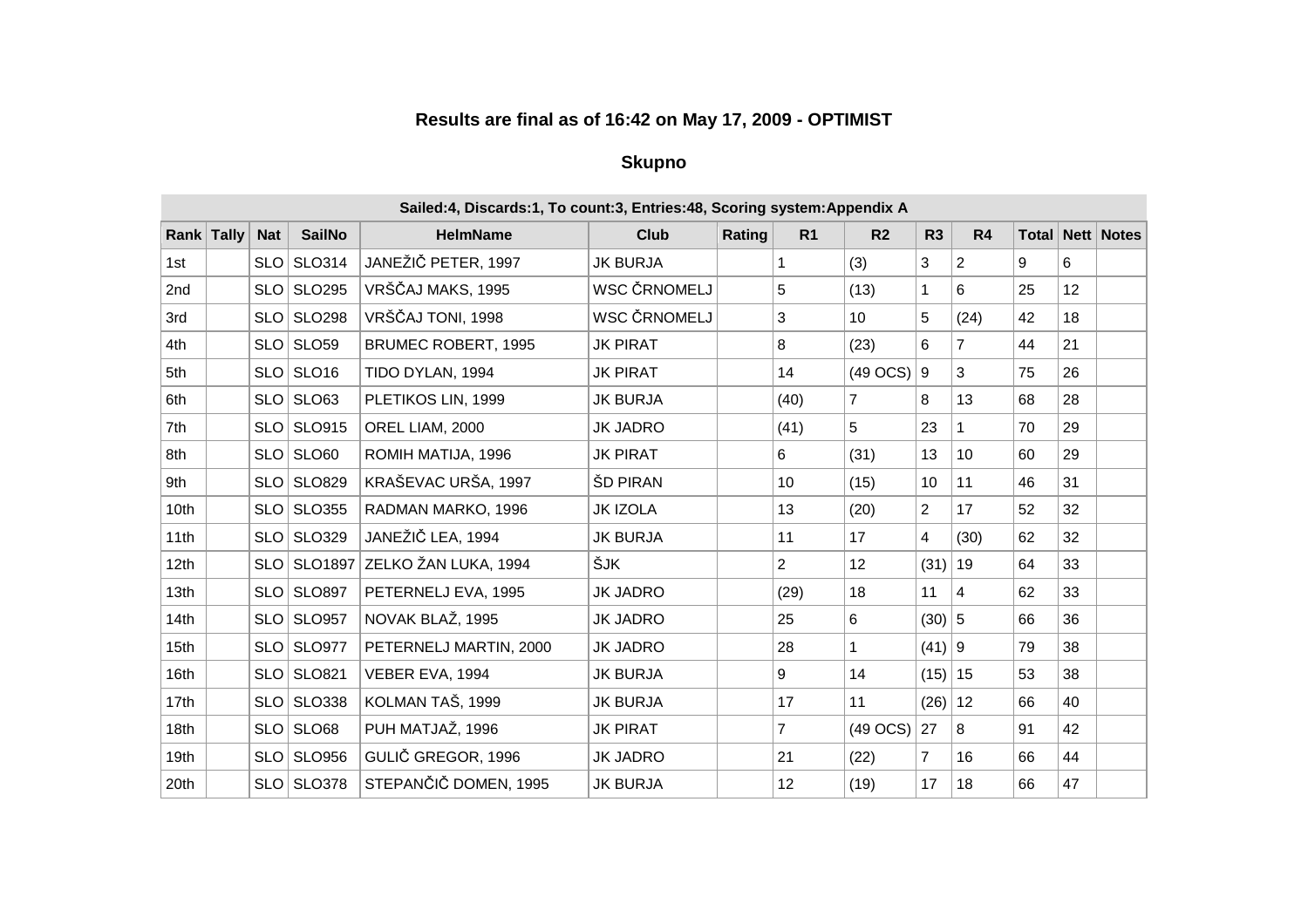| 21st | $SLO$ SLO737   | MEDEVED JURE, 1994            | <b>BD RANCA PTUJ</b> | 19              | (24)             | 12           | 21         | 76  | 52  |  |
|------|----------------|-------------------------------|----------------------|-----------------|------------------|--------------|------------|-----|-----|--|
| 22nd | $SLO$ SLO847   | PROSENC TANJA, 1995           | ŠD PIRAN             | 15              | (27)             | 19           | 23         | 84  | 57  |  |
| 23rd | SLO SLO984     | BUŽAN VITJAN, 1997            | <b>JK JADRO</b>      | 4               | (49 DNC)         | 16           | 39         | 108 | 59  |  |
| 24th | $SLO$ SLO167   | PODLOGAR ANŽE, 1998           | <b>JK PIRAT</b>      | 32              | $(49$ DSQ)       | 14           | 14         | 109 | 60  |  |
| 25th | SLO SLO820     | ROS LARA, 1996                | <b>JK VIHAR</b>      | 16              | 16               | 28           | (31)       | 91  | 60  |  |
| 26th | $SLO$ SLO7     | ZIDAR URBAN, 1995             | <b>JK OLIMPIC</b>    | 18              | (49 DNC)         | 24           | 22         | 113 | 64  |  |
| 27th | SLO SLO728     | PLEČKO SAMUEL, 1998           | <b>BD RANCA PTUJ</b> | 30              | $\overline{4}$   | 33           | (35)       | 102 | 67  |  |
| 28th | $SLO$ SLO613   | MURKO ALEX, 1998              | ŠD PIRAN             | 22              | 21               | 25           | (34)       | 102 | 68  |  |
| 29th | SLO SLO28      | TURIM MARA, 1999              | <b>JK PIRAT</b>      | (44)            | 29               | 20           | 20         | 113 | 69  |  |
| 30th | SLO SLO739     | LAH VID, 1995                 | <b>BD RANCA PTUJ</b> | (27)            | 25               | 18           | 27         | 97  | 70  |  |
| 31st | SLO SLO750     | NOVAK VID, 1997               | <b>JK PIRAT</b>      | (36)            | 26               | 22           | 26         | 110 | 74  |  |
| 32nd | SLO SLO738     | KORENJAK JURE, 1996           | <b>BD RANCA PTUJ</b> | 35              | 8                | 32           | (41)       | 116 | 75  |  |
| 33rd | $SLO$ $SLO50$  | SOTOŠEK LUKA, 1997            | <b>JK PIRAT</b>      | 24              | 30               | $(34)$ 25    |            | 113 | 79  |  |
| 34th | SLO SLO986     | SKOK MARTIN, 1997             | <b>JK JADRO</b>      | 34              | 9                | $(38)$ 37    |            | 118 | 80  |  |
| 35th | SLO SLO828     | VOLČIČ GREGOR, 1999           | ŠD PIRAN             | 23              | 33               | $(42)$ 29    |            | 127 | 85  |  |
| 36th | SLO SLO729     | <b>BARUCA VALENTINA, 1995</b> | <b>JK JADRO</b>      | (37)            | 32               | 21           | 33         | 123 | 86  |  |
| 37th | SLO SLO725     | SARIČ MARKO, 2000             | <b>BD RANCA PTUJ</b> | $(49$ DNS) $ 2$ |                  | 40           | 47         | 138 | 89  |  |
| 38th | $SLO$ SLO55    | GIURGEVICH ELEANORA, 1996     | <b>JK PIRAT</b>      | (43)            | 28               | 36           | 28         | 135 | 92  |  |
| 39th | $SLO$ SLO748   | REŽABEK BLAŽ, 1995            | JD WILD WIND         | 31              | (49 DNC)         | $ 29\rangle$ | 40         | 149 | 100 |  |
| 40th | SLO SLO848     | <b>BABNIK LUKA, 1999</b>      | ŠD PIRAN             | 26              | (49 DNC)         | 46           | 36         | 157 | 108 |  |
| 41st | $SLO$ $SLO320$ | JUVAN NEJC, 1997              | <b>JK VIHAR</b>      | 39              | 34               | 35           | (46)       | 154 | 108 |  |
| 42nd | SLO SLO376     | LOVRIČ JANI, 1996             | <b>JK BURJA</b>      | 20              | $(49$ DNC) $ 45$ |              | 49 DSQ 163 |     | 114 |  |
| 43rd | $SLO$ SLO727   | LJUBEC VITO, 1998             | <b>BD RANCA PTUJ</b> | 38              | $(49$ DNC) 37    |              | 43         | 167 | 118 |  |
| 44th | SLO SLO89      | PRIMOŽIČ MITJA, 1996          | <b>JK BURJA</b>      | $(49$ DSQ)      | 49 DSQ           | 39           | 32         | 169 | 120 |  |
| 45th | $SLO$ SLO751   | TACER ŽIGA, 1997              | JD WILD WIND         | 33              | $(49$ DNC) $ 47$ |              | 42         | 171 | 122 |  |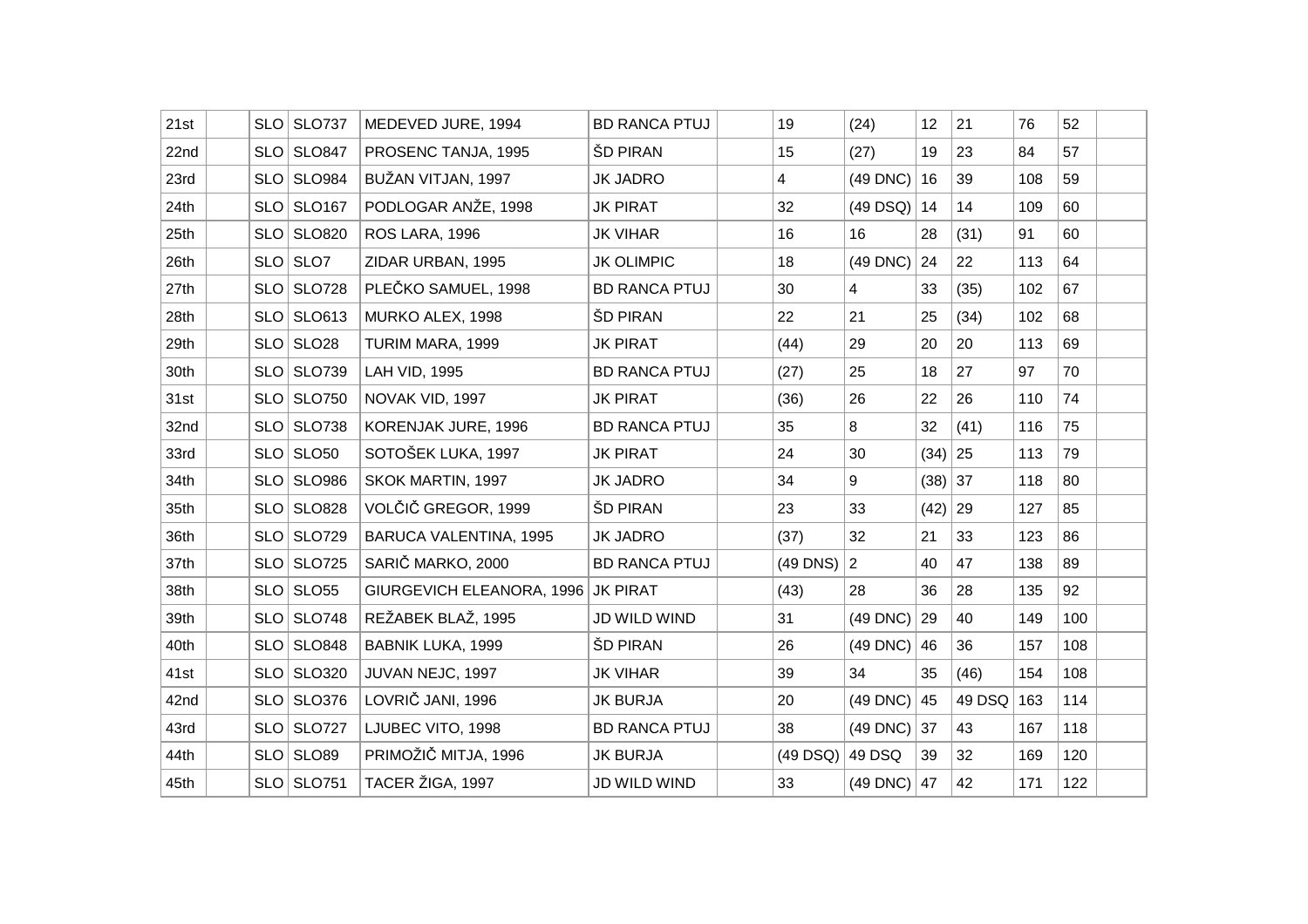| 46th | ˈSLO   SLO746             | GALUN JAKA                | JD WILD WIND | 45                | $(49$ DNC) $ 43$ |    | 38  | 175 | 126 |  |
|------|---------------------------|---------------------------|--------------|-------------------|------------------|----|-----|-----|-----|--|
| 47th | <sup>∣</sup> SLO ∣ SLO749 | ∣ PIŠKUR-ZORIČ NIKA, 2001 | JD WILD WIND | 42                | $(49$ DNC) $ 44$ |    | -45 | 180 | 131 |  |
| 48th | SLOISLO82                 | VESEL TIMOTEJ, 1997       | JK VIHAR     | (49 DNS)   49 DNC |                  | 48 | -44 | 190 | 141 |  |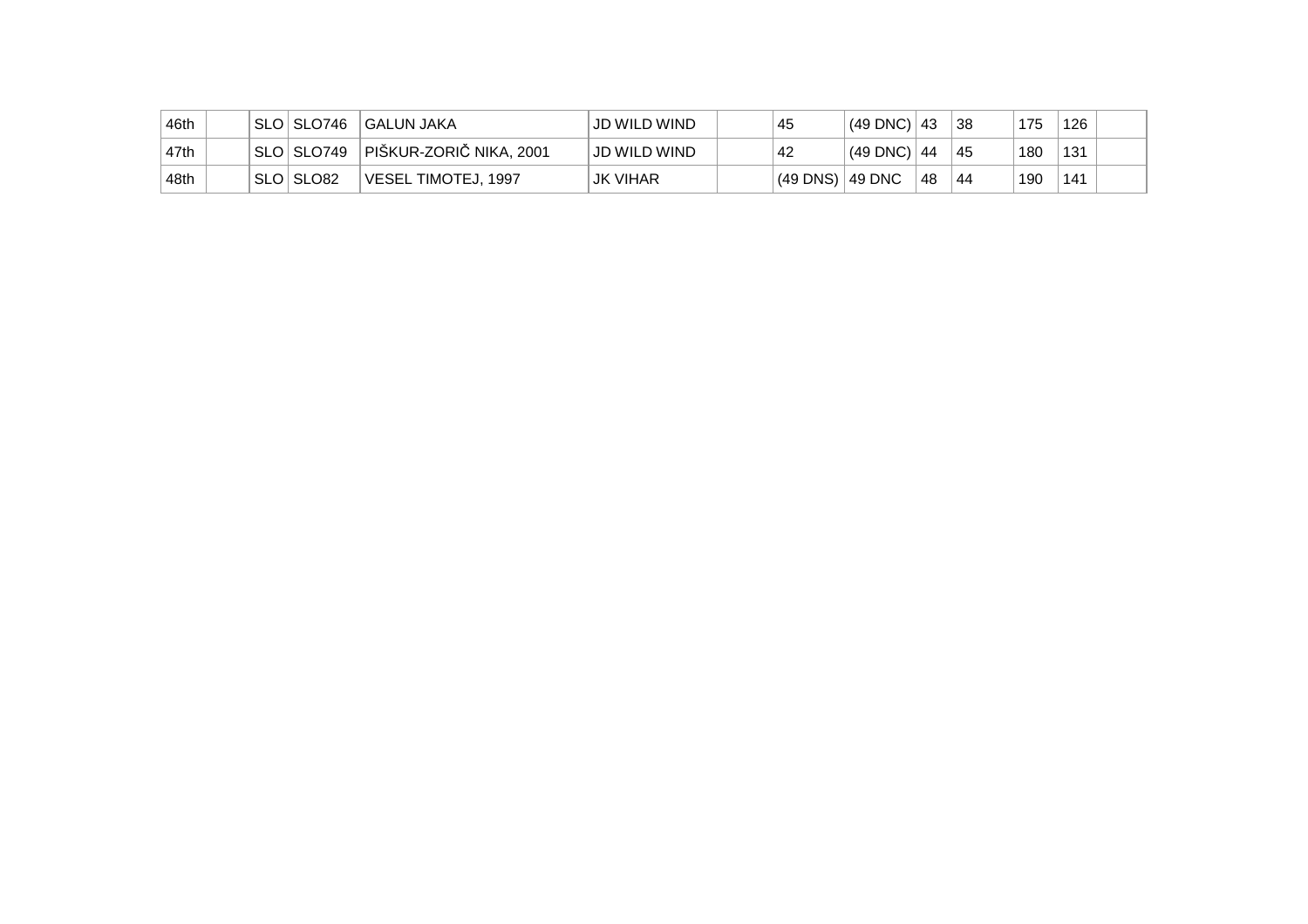### **Results are final as of 16:39 on May 17, 2009 - OPTIMIST**

## **Deklice**

|                  |            |            |               | Sailed:4, Discards:1, To count:3, Entries:48, Scoring system: Appendix A |                     |        |                |                |      |      |     |     |                         |
|------------------|------------|------------|---------------|--------------------------------------------------------------------------|---------------------|--------|----------------|----------------|------|------|-----|-----|-------------------------|
|                  | Rank Tally | <b>Nat</b> | <b>SailNo</b> | <b>HelmName</b>                                                          | Club                | Rating | R <sub>1</sub> | R <sub>2</sub> | R3   | R4   |     |     | <b>Total Nett Notes</b> |
| 1st              |            | SLO.       | SLO63         | PLETIKOS LIN, 1999                                                       | JK BURJA            |        | $(40)$ 7       |                | 8    | 13   | 68  | 28  |                         |
| 2nd              |            | SLO.       |               | SLO829 KRAŠEVAC URŠA, 1997                                               | <b>SD PIRAN</b>     |        | 10             | (15)           | 10   | 11   | 46  | 31  |                         |
| 3rd              |            | SLO        |               | SLO329   JANEŽIČ LEA, 1994                                               | JK BURJA            |        | 11             | 17             | 4    | (30) | 62  | 32  |                         |
| 4th              |            | SLO I      |               | SLO897   PETERNELJ EVA, 1995                                             | JK JADRO            |        | (29)           | ∣18            | 11   | 4    | 62  | 33  |                         |
| 5th              |            |            |               | SLO   SLO821   VEBER EVA, 1994                                           | <b>JK BURJA</b>     |        | 9              | 14             | (15) | 15   | 53  | 38  |                         |
| 6th              |            |            |               | SLO   SLO847   PROSENC TANJA, 1995                                       | <b>ŠD PIRAN</b>     |        | 15             | (27)           | 19   | 23   | 84  | 57  |                         |
| 7th              |            |            |               | SLO   SLO820   ROS LARA, 1996                                            | <b>JK VIHAR</b>     |        | 16             | 16             | 28   | (31) | 91  | 60  |                         |
| 8th              |            |            | SLO SLO28     | TURIM MARA, 1999                                                         | JK PIRAT            |        | $(44)$ 29      |                | 20   | 20   | 113 | 69  |                         |
| 9th              |            | SLO        |               | SLO729 BARUCA VALENTINA, 1995                                            | JK JADRO            |        | (37)           | 32             | 21   | 33   | 123 | 86  |                         |
| 10 <sub>th</sub> |            | SLO.       | SLO55         | GIURGEVICH ELEANORA, 1996                                                | <b>JK PIRAT</b>     |        | $(43)$ 28      |                | 36   | 28   | 135 | 92  |                         |
| 11th             |            | SLO.       |               | SLO749 PIŠKUR-ZORIČ NIKA, 2001                                           | <b>JD WILD WIND</b> |        | 42             | (49 DNC)       | 44   | 45   | 180 | 131 |                         |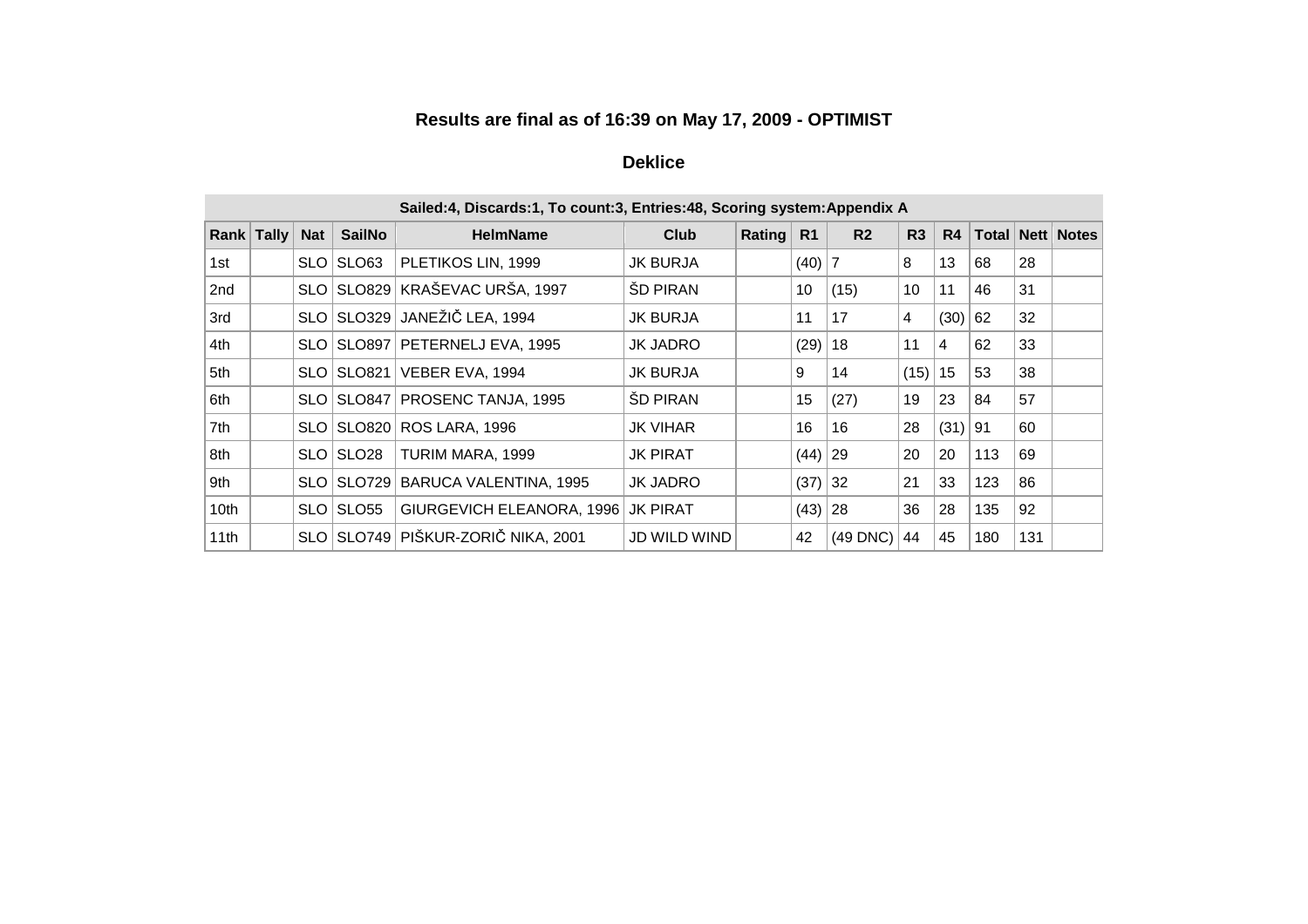### **Results are final as of 16:41 on May 17, 2009 - OPTIMIST**

# **Kadeti**

|                  | Sailed:4, Discards:1, To count:3, Entries:48, Scoring system:Appendix A |            |               |                                    |                      |        |                |                |          |      |     |     |                      |  |
|------------------|-------------------------------------------------------------------------|------------|---------------|------------------------------------|----------------------|--------|----------------|----------------|----------|------|-----|-----|----------------------|--|
|                  | Rank Tally                                                              | <b>Nat</b> | <b>SailNo</b> | <b>HelmName</b>                    | Club                 | Rating | R <sub>1</sub> | R <sub>2</sub> | R3       | R4   |     |     | Total   Nett   Notes |  |
| 1st              |                                                                         | SLO        | SLO298        | VRŠČAJ TONI, 1998                  | WSC ČRNOMELJ         |        | 3              | 10             | 5        | (24) | 42  | 18  |                      |  |
| 2nd              |                                                                         |            | SLO   SLO63   | PLETIKOS LIN, 1999                 | JK BURJA             |        | (40)           | $\overline{7}$ | 8        | 13   | 68  | 28  |                      |  |
| 3rd              |                                                                         |            |               | SLO   SLO915   OREL LIAM, 2000     | <b>JK JADRO</b>      |        | (41)           | 5              | 23       |      | 70  | 29  |                      |  |
| 4th              |                                                                         | SLO        |               | SLO977 PETERNELJ MARTIN, 2000      | <b>JK JADRO</b>      |        | 28             |                | $(41)$ 9 |      | 79  | 38  |                      |  |
| 5th              |                                                                         |            |               | SLO SLO338 KOLMAN TAŠ, 1999        | <b>JK BURJA</b>      |        | 17             | 11             | (26)     | 12   | 66  | 40  |                      |  |
| 6th              |                                                                         |            |               | SLO SLO167 PODLOGAR ANŽE, 1998     | <b>JK PIRAT</b>      |        | 32             | $(49$ DSQ)     | 14       | 14   | 109 | 60  |                      |  |
| 7th              |                                                                         |            |               | SLO SLO728 PLEČKO SAMUEL, 1998     | <b>BD RANCA PTUJ</b> |        | 30             | 4              | 33       | (35) | 102 | 67  |                      |  |
| 8th              |                                                                         |            |               | SLO   SLO613   MURKO ALEX, 1998    | <b>SD PIRAN</b>      |        | 22             | 21             | 25       | (34) | 102 | 68  |                      |  |
| 9th              |                                                                         |            | SLO SLO28     | TURIM MARA, 1999                   | JK PIRAT             |        | (44)           | 29             | 20       | 20   | 113 | 69  |                      |  |
| 10th             |                                                                         |            |               | SLO SLO828 VOLČIČ GREGOR, 1999     | <b>SD PIRAN</b>      |        | 23             | 33             | (42)     | 29   | 127 | 85  |                      |  |
| 11th             |                                                                         |            |               | SLO SLO725 SARIČ MARKO, 2000       | <b>BD RANCA PTUJ</b> |        | (49 DNS)       | 2              | 40       | 47   | 138 | 89  |                      |  |
| 12th             |                                                                         |            |               | SLO   SLO848   BABNIK LUKA, 1999   | <b>SD PIRAN</b>      |        | 26             | $(49$ DNC)     | 46       | 36   | 157 | 108 |                      |  |
| 13 <sub>th</sub> |                                                                         |            |               | SLO SLO727 LJUBEC VITO, 1998       | <b>BD RANCA PTUJ</b> |        | 38             | $(49$ DNC)     | 37       | 43   | 167 | 118 |                      |  |
| 14th             |                                                                         |            |               | SLO SLO749 PIŠKUR-ZORIČ NIKA, 2001 | <b>JD WILD WIND</b>  |        | 42             | $(49$ DNC)     | 44       | 45   | 180 | 131 |                      |  |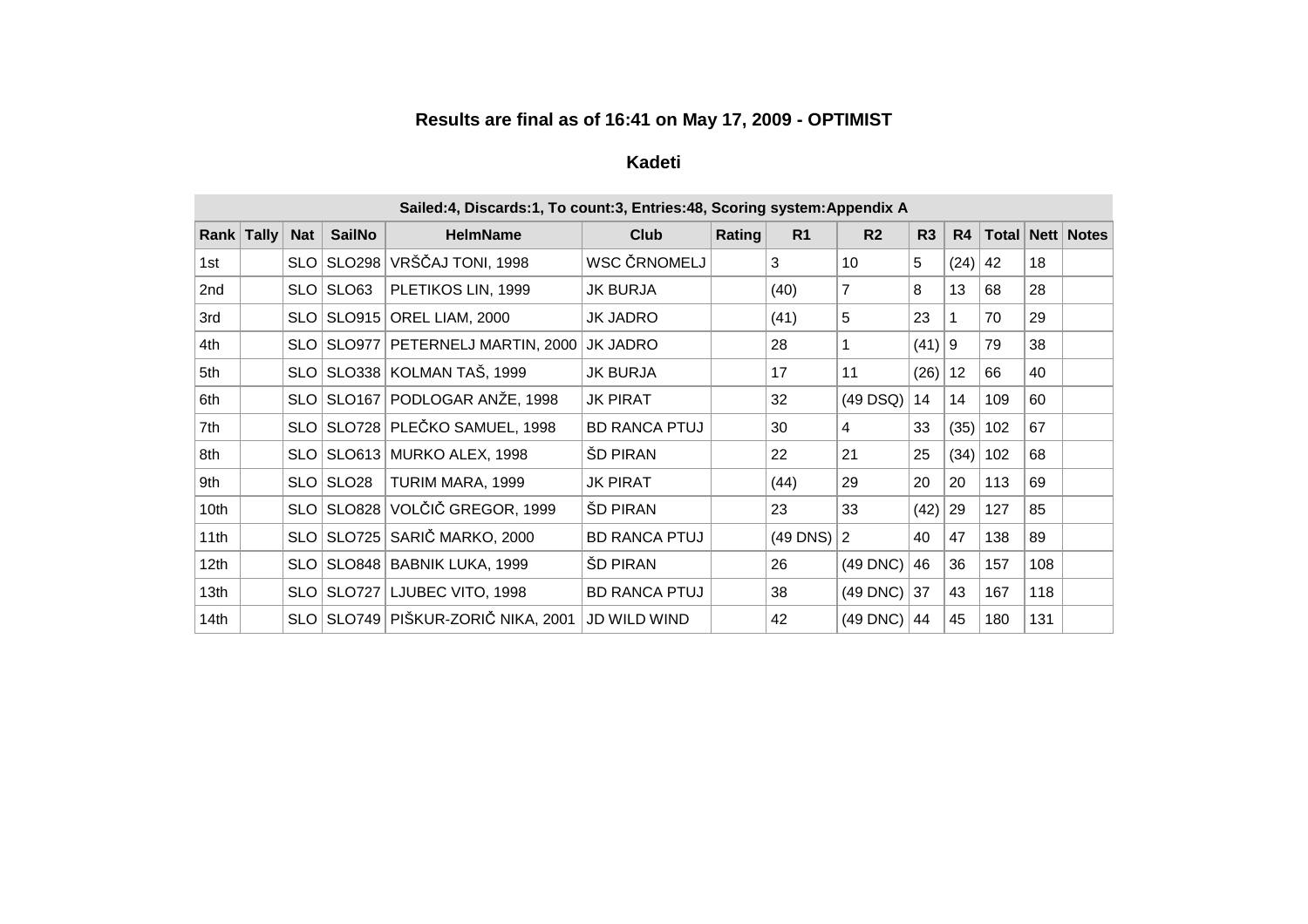## **Results are final as of 16:43 on May 17, 2009 - LASER RADIAL**

#### **Skupno**

|                 | Sailed:4, Discards:1, To count:3, Entries:7, Scoring system:Appendix A |            |                 |                                   |                      |        |                |                |                |                |              |    |            |  |
|-----------------|------------------------------------------------------------------------|------------|-----------------|-----------------------------------|----------------------|--------|----------------|----------------|----------------|----------------|--------------|----|------------|--|
| Rank            | <b>Tally</b>                                                           | <b>Nat</b> | <b>SailNo</b>   | <b>HelmName</b>                   | Club                 | Rating | R <sub>1</sub> | R <sub>2</sub> | R <sub>3</sub> | R <sub>4</sub> | <b>Total</b> |    | Nett Notes |  |
| 1st             |                                                                        |            | SLO   SLO185409 | ∣KRAŠEVAC UROŠ                    | ŠJK                  |        | $(8$ DNC $)$   |                | 3              |                | 13           | 5  |            |  |
| 2 <sub>nd</sub> |                                                                        |            |                 | SLO SLO192390 JUDEŽ UROŠ          | <b>BD RANCA PTUJ</b> |        |                | 2              | (5)            | 2              | 10           | 5  |            |  |
| 3rd             |                                                                        |            |                 | SLO SLO193700 KRAŠEVAC MARUŠA ŠJK |                      |        | 2              | 3              |                | (4)            | 10           | 6  |            |  |
| 4th             |                                                                        |            |                 | SLO SLO193089 ZOTTER ŠPELA        | ŠJK                  |        | 4              | 4              | 2              | (5)            | 15           | 10 |            |  |
| 5th             |                                                                        |            |                 | SLO SLO194444 JANKOVIÈ ERIK       | <b>JK OLIMPIC</b>    |        |                | (5)            | 4              | 3              | 15           | 10 |            |  |
| 6th             |                                                                        |            | SLO   SLO180217 | <b>OMAN ANJA</b>                  | ŠJK                  |        | 5              | (6)            | 6              | 6              | 23           | 17 |            |  |
| 7th             |                                                                        |            |                 | SLO   SLO186630   GREGORIÈ LENART | <b>SJK</b>           |        | $(8$ DNC $)$   |                |                | 8 DNC 8 DNC 31 |              | 23 |            |  |